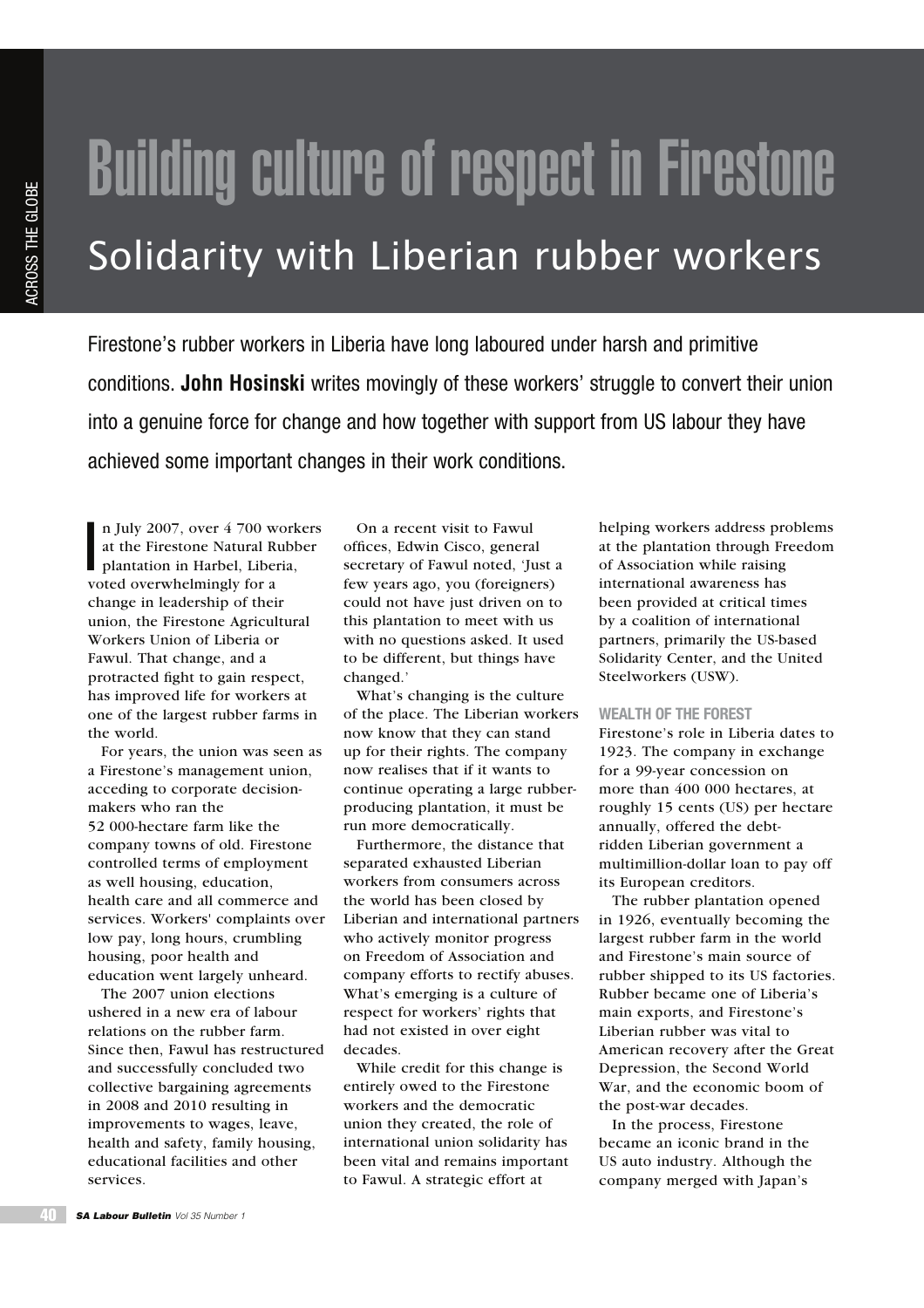Bridgestone in 1988, its US-based Firestone Natural Rubber Co subsidiary still operates the Liberian plantation.

For years worker grievances were building, though largely unknown outside of Liberia. These included low wages, disregard for health and safety problems, dilapidated and unhealthy housing, crumbling infrastructure, and astronomical production quotas for rubber tappers, who collect the raw latex used to make natural rubber.

While business analysts were aware when civil wars interrupted Firestone's rubber supply, the international labour community was just beginning to learn of the working conditions and rights issues on the farm.

# **21-HOUR WORKDAY?**

In a notorious interview with the *New York Times* in 1990, a Bridgestone/Firestone official described the company's Liberian operations thus: 'The best way to think of it is as an old Southern [slave] plantation.' A decade later, human rights researchers began spreading the word about workers' issues.

A number of local nongovernmental organisations (NGOs) such as the Save My Future Foundation and Green Advocates publicised information on working conditions and environmental concerns. In 2005, the International Labour Rights Fund, a US-based NGO, filed a lawsuit against Firestone under the US Alien Tort Claims Act alleging forced labor and child labour in its Liberia operations.

In a much-noted November 2005 interview with CNN, Firestone Natural Rubber president Dan Adomitis said, 'I think the work is fairly balanced… each tapper will tap about 650 trees a day, where they spend perhaps a couple of



minutes at each tree.' CNN later flashed a graphic showing that 650 trees multiplied by 2 minutes per

tree equaled a 21-hour workday. No one, however, was looking at Firestone workers' problems as a freedom of association issue. In 2005, the USW, a union federation which represents workers at rubber-processing operations in North America, began looking into linking with rubber workers worldwide.

Meanwhile the Solidarity Center, an affiliated organisation of the US labour centre the AFL-CIO, was working with Liberia's labour federations to help them promote worker participation in national elections.

The two organisations quickly learned of the simmering grievances at Firestone. The USW reached out to Firestone workers in 2005 (including a heated argument with company officials at a Monrovia hotel) while the Solidarity Center worked to facilitate an outreach and training programme.

The core problem was that, in 2005, Firestone's workers were represented by a company controlled union. A high level of worker distrust had been building for years, pushing one set of workers to form a separate 'Aggrieved Workers Committee'.

The Solidarity Center and USW's initial capacity-building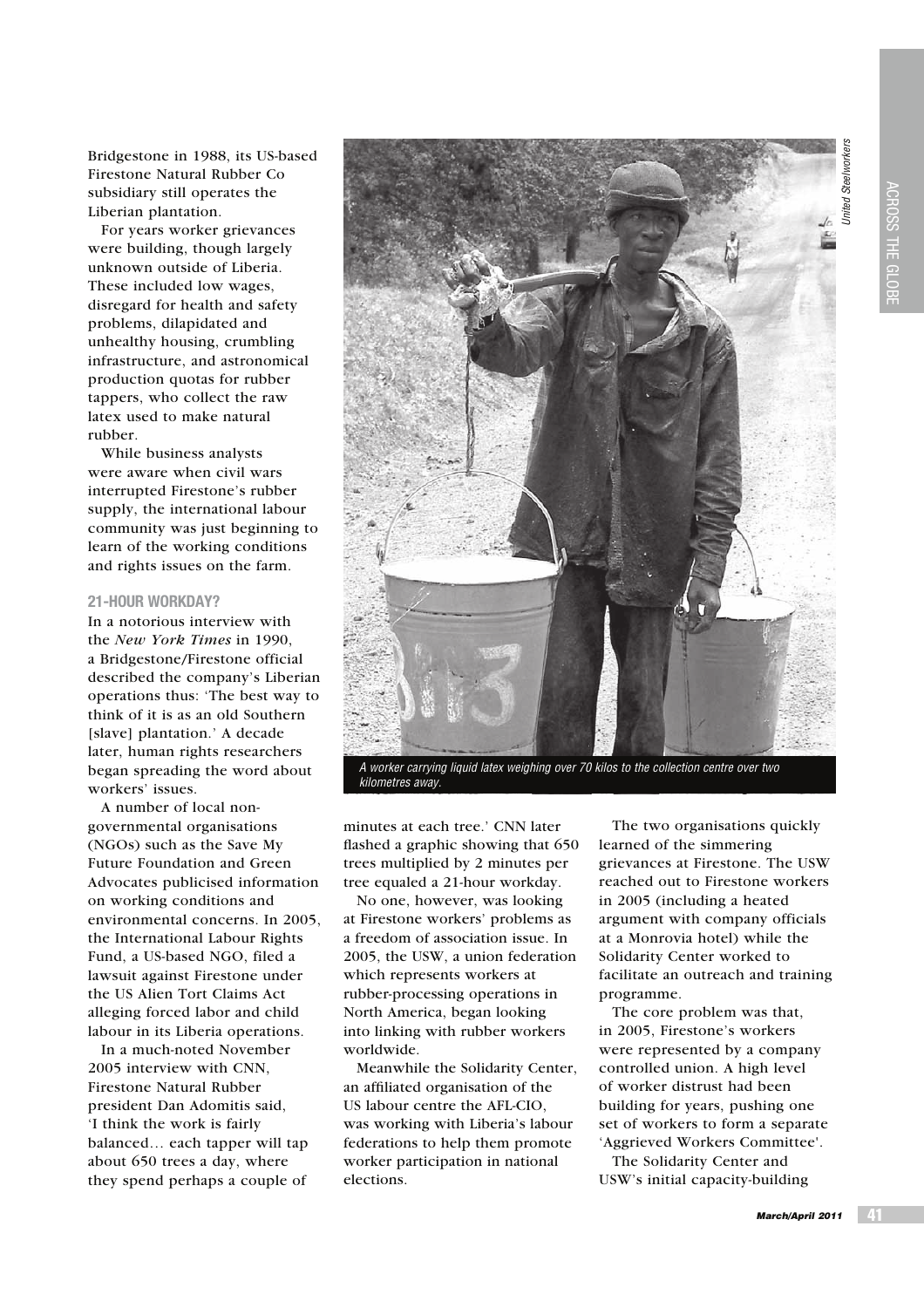efforts focused on basic union building – on member-to-member communication, the role of shop stewards and grievance handling. Importantly, this work included all worker leaders, both from the union and the aggrieved workers. It was clear to the international trainers that events on the ground were moving quickly towards a confrontation.

### **STRIKE CHANGED ALL**

During a recent shop stewards' training with Fawul, the Solidarity Center's West Africa program director Jason Campbell started a warm-up session with a general question on leadership: 'Can someone name a leader?'

A steward spoke up, 'Austin Natee,' the president of Fawul.

With this the room erupted in agreement as participants began discussing Natee.

'Why him?' asked Campbell. 'Is it just because he's the leader of the union?'

'No,' replied the steward, a rubber tapper, 'Because he led the strike.'

The strike, he noted, 'changed everything.'

The 18-day wildcat strike in February 2006 was extraordinary for the company town culture of the plantation. Management was unprepared, as were union officials. Over 6 000 people took part in complaints about salary and benefit reductions, and calls for improvements to work and living facilities, an end to reprisals against worker activists, and new union elections.

Natee, a worker in Firestone's on-site rubber factory, took a leading role. A one-time shop steward and also a leader of the aggrieved workers' group, Natee's willingness to lead, to 'stick his own neck out,' in the words of one worker, reverberated through the ranks of the long-ignored workforce.

Management did not relent on the demands, and there were more strikes and some confrontations.

Natee and other leaders were briefly arrested. A number of workers were beaten with one reported death. But eventually, Firestone reluctantly opened the door for union elections and set the stage for a change of leadership and collective bargaining.

# **INTERNATIONAL ASSISTANCE**

While outreach slowed as the conflict over the union continued, international union partners offered support for union elections and sent union leaders from the US and Nigeria as observers.

Importantly, the Labour Ministry of Liberian president Ellen Johnson Sirleaf stepped in to mediate and observe. The labour minister, Kofi Woods, a former human rights activist, noted the government's support for Freedom of Association and elections. (The Sirleaf government had also just pressed Firestone to renegotiate the annual rent on the remainder of its 99-year agreement to \$1.25 per hectare.)

Elections were held in July 2007 with Natee and Edwin Cisco heading a winning slate of candidates. Though a long legal battle ensued among competing candidates, a Liberian Supreme Court decision verified the results, prompting Firestone to recognise the new Fawul leaders.

With negotiations set for 2008, international partners helped meet Fawul's training needs. USW trainers worked with new leaders on negotiations, bargaining committees and the role of stewards in supporting negotiations.

Also important was research documenting contract language from unionised rubber plantations around the world, as well as information on living and environmental standards within the industry.

Fawul undertook a comprehensive survey of the entire Firestone workforce. According to USW's Mike Zielinski, 'The survey they put together really helped them establish communications with the

membership and was instrumental in preparing for bargaining.'

Armed with a wealth of information, Fawul negotiated an August 2008 collective agreement where it won a 24% wage increase, a 20% reduction in tree-tapping quotas, and solidified agreements to speed improvements to housing, education and medical facilities on the plantation. While Fawul did the heavy lifting, Natee gave a nod to international help. 'Our triumph is shared with our brothers and sisters in the labor movement who provided vital solidarity and support every step of the way,' he said.

The AFL-CIO presented Fawul with its international human rights award in 2008, and USW members conducted activities at all levels of the federation, from inviting Fawul leaders to its international convention, taking them to US tyre factories and collecting donations for the union at a USW local in LaVergne, Tennessee.

Fawul then requested help with complex implementation issues and also much-needed training on workplace health and safety. As 2010 negotiations approached, the Solidarity Center helped to bring a negotiator from South Africa's National Union of Mineworkers (NUM) to work with Fawul on its strategy and to develop future southsouth relationships.

### **HEART OF THE MATTER**

Most workers at Firestone collect raw liquid latex sap from trees. This labour-intensive tapping of trees is at the base of the natural rubber supply chain. Rubber tappers make diagonal cuts in the trees and set up equipment to collect the sap. Cuts must be made properly and equipment meticulously cleaned to prevent bacterial contamination. Then the liquid latex has to be collected, cup-by-cup, and taken to a collection point.

There are two problems with rubber tapping that drive union activism at Firestone. The first